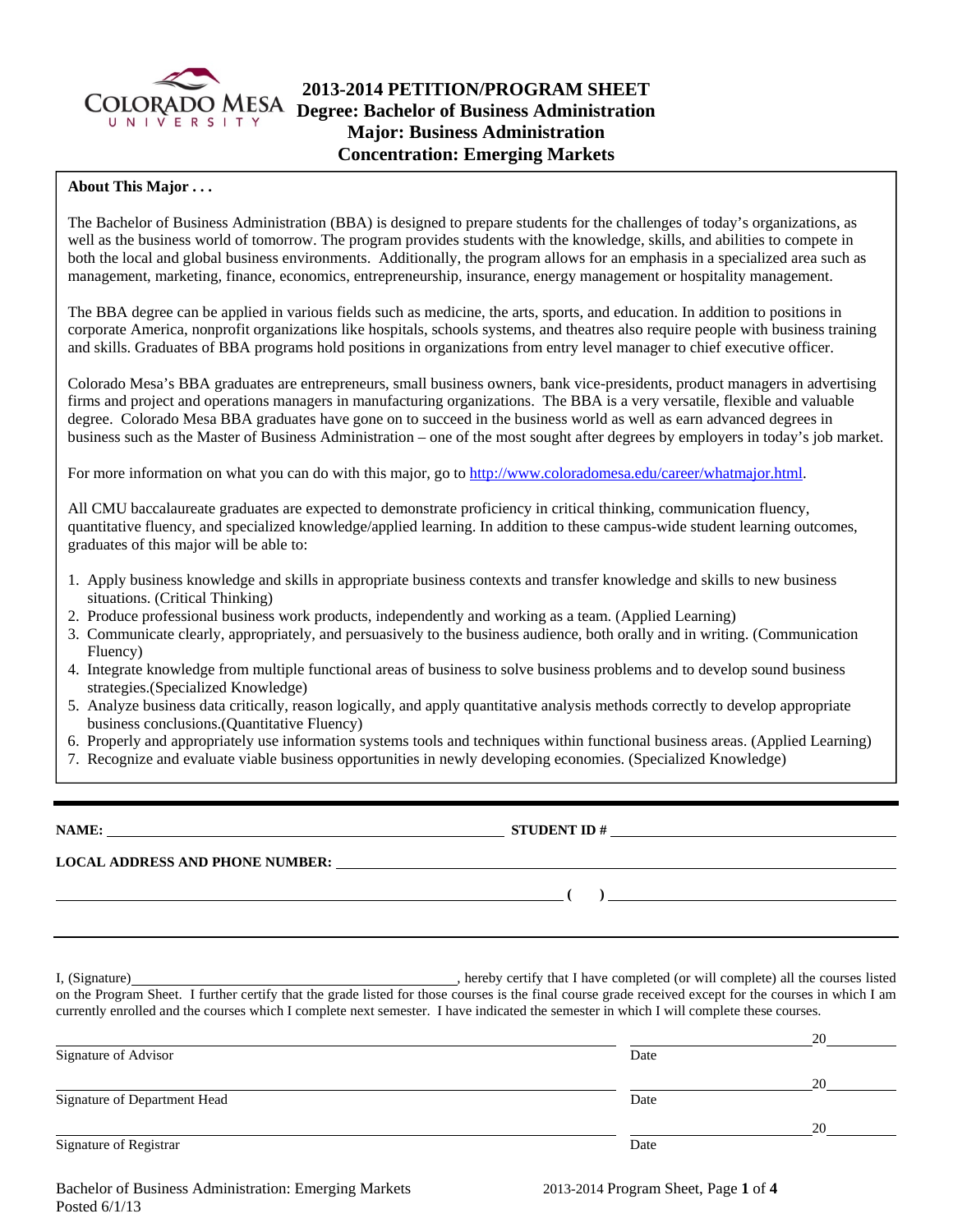#### **Students should work closely with a faculty advisor when selecting and scheduling courses prior to registration.**

Degree Requirements:

- 20 semester hours total (A minimum of 28 taken at CMU in no fewer than two semesters).
- 40 upper division credits (A minimum of 15 taken at the 300- 400 course levels within the major at CMU).
- 2.00 cumulative GPA or higher in all CMU coursework
- 2.00 cumulative GPA or higher in coursework toward the major content area
- Pre-collegiate courses (usually numbered below 100) cannot be used for graduation.
- A student must follow the CMU graduation requirements either from 1) the program sheet for the major in effect at the time the student officially declares a major; or 2) a program sheet for the major approved for a year subsequent to the year during which the student officially declares the major and is approved for the student by the department head. Because a program may have requirements specific to the degree, the student should check with the faculty advisor for additional criteria. It is the student's responsibility to be aware of, and follow, all requirements for the degree being pursued. Any exceptions or substitutions must be approved by the student's faculty advisor and Department Head.
- When filling out the program sheet a course can be used only once.
- See the "Undergraduate Graduation Requirements" in the catalog for additional graduation information.

GENERAL EDUCATION REQUIREMENTS (31 semester hours) See the current catalog for a list of courses that fulfill the requirements below. If a course is on the general education list of options and a requirement for your major, you must use it to fulfill the major requirement and make a different selection within the general education requirement.

| Course No Title                                                             |   | Sem.hrs Grade Term/Trns |  |
|-----------------------------------------------------------------------------|---|-------------------------|--|
| <b>English</b> (6 semester hours, must receive a grade of "C" or better and |   |                         |  |
| must be completed by the time the student has 60 semester hours.)           |   |                         |  |
| <b>ENGL 111 English Composition</b>                                         | 3 |                         |  |
| <b>ENGL 112 English Composition</b>                                         | 3 |                         |  |

**Math:** (3 semester hours, must receive a grade of "C" or better, must be completed by the time the student has 60 semester hours.) MATH 113 College Algebra 4\* \*3 credits apply to the General Ed requirements and 1 credit applies to elective credit

\_\_\_\_\_\_ \_\_\_\_ \_\_\_\_\_\_\_\_\_\_\_\_\_\_\_\_\_\_\_\_\_\_ \_\_\_\_ \_\_\_\_\_ \_\_\_\_\_\_\_\_

**Humanities** (3 semester hours)

**Social and Behavioral Sciences** (6 semester hours) ECON 201 Principles of Macroeconomics 3 ECON 202 Principles of Microeconomics 3

**Natural Sciences** (7 semester hours, one course must include a lab) \_\_\_\_\_\_ \_\_\_\_ \_\_\_\_\_\_\_\_\_\_\_\_\_\_\_\_\_\_\_\_\_ \_\_\_\_ \_\_\_\_\_ \_\_\_\_\_\_\_\_

\_\_\_\_\_\_ \_\_\_\_ \_\_\_\_\_\_\_\_\_\_\_\_\_\_\_\_\_\_\_\_\_ \_\_\_\_ \_\_\_\_\_\_ \_\_\_\_\_\_

 $-\overline{\phantom{a}}$   $\overline{\phantom{a}}$   $\overline{\phantom{a}}$   $\overline{\phantom{a}}$ 

**History** (3 semester hours) HIST \_\_\_\_ \_\_\_\_\_\_\_\_\_\_\_\_\_\_\_\_\_\_\_\_\_\_\_\_ \_\_\_\_ \_\_\_\_\_ \_\_\_\_\_\_\_

Fine Arts (3 semester hours)

\_\_\_\_\_\_ \_\_\_\_ \_\_\_\_\_\_\_\_\_\_\_\_\_\_\_\_\_\_\_\_\_\_ \_\_\_\_ \_\_\_\_\_\_ \_\_\_\_\_\_\_\_

Course No Title Sem.hrs Grade Term/Trns

|  | <b>OTHER LOWER DIVISION REQUIREMENTS (6 semester</b> |  |  |
|--|------------------------------------------------------|--|--|
|  |                                                      |  |  |

| hours) |                                |  |  |
|--------|--------------------------------|--|--|
|        | Kinesiology (3 semester hours) |  |  |
|        | KINE 100 Health and Wellness   |  |  |
| KINA 1 |                                |  |  |
| KINA 1 |                                |  |  |

Applied Studies (3 semester hours)

### **FOUNDATION COURSES** (17 semester hours) These courses, plus ECON 201 & 202 and Gen Ed English & Math requirements

\_\_\_\_\_\_ \_\_\_\_ \_\_\_\_\_\_\_\_\_\_\_\_\_\_\_\_\_\_\_\_\_\_ \_\_\_\_ \_\_\_\_\_ \_\_\_\_\_\_\_

| must be completed within the student's first 60 hours. |    |  |
|--------------------------------------------------------|----|--|
| ACCT 201 Principles of Financial Acctg                 |    |  |
| <b>ACCT 202 Principles of Managerial Acctg</b>         | 3  |  |
| <b>BUGB 105 Freshman Business Seminar</b>              | 2  |  |
| <b>BUGB 211 Business Communications</b>                | 3  |  |
| CISB 101Business Inform. Technology                    |    |  |
| or CISB 205 Advanced Business Software                 | -3 |  |
| CISB 241 Intro to Business Analysis                    |    |  |
| or STAT 200 Probability and Statistics                 | 3  |  |
|                                                        |    |  |

**BACHELOR OF BUSINESS ADMINISTRATION: EMERGING MARKETS CONCENTRATION** (63 semester hours)

#### **Business Administration Core** (33 semester hours)

| BUGB 349 Legal Environment of Business     | 3 |  |
|--------------------------------------------|---|--|
| <b>BUGB</b> 401 International Business     | 3 |  |
| CISB 210 Fundamentals of Info Systems      | 3 |  |
| FINA 301 Managerial Finance                |   |  |
| MANG 201 Principles of Management          | 3 |  |
| MANG 301 Organizational Behavior           |   |  |
| MANG 371 Human Resource Management         | 3 |  |
| <b>MANG 471 Operations Management</b>      |   |  |
| MANG 491 Business Strategy                 | 3 |  |
| MARK 231 Principles of Marketing           |   |  |
| CISB 341 Quantitative Decision Making      | 3 |  |
| or MANG 341 Quantitative Decision Making 3 |   |  |
| or MARK 350 Marketing Research             |   |  |
|                                            |   |  |

#### **Emerging Markets Concentration Courses (30 semester hours)**

#### **Emerging Markets Nucleus (15 semester hours)**

| BUGB 435 Emerging Markets               |         |  |
|-----------------------------------------|---------|--|
| CISB 460 Electronic Commerce Systemst 3 |         |  |
| <b>ECON 420</b> International Economics | $\prec$ |  |
| FINA 431 International Financial Mgmt   | 3       |  |
| HMGT 211 Travel Destinations            | $\prec$ |  |
|                                         |         |  |

#### **Concentration Electives (15 semester hours\*\*)** In consultation with a Business advisor, choose 15 hours that complement the nucleus or choose a nucleus of a second concentration. At least 4 hour must be upper division. Foreign Language courses are strongly recommended.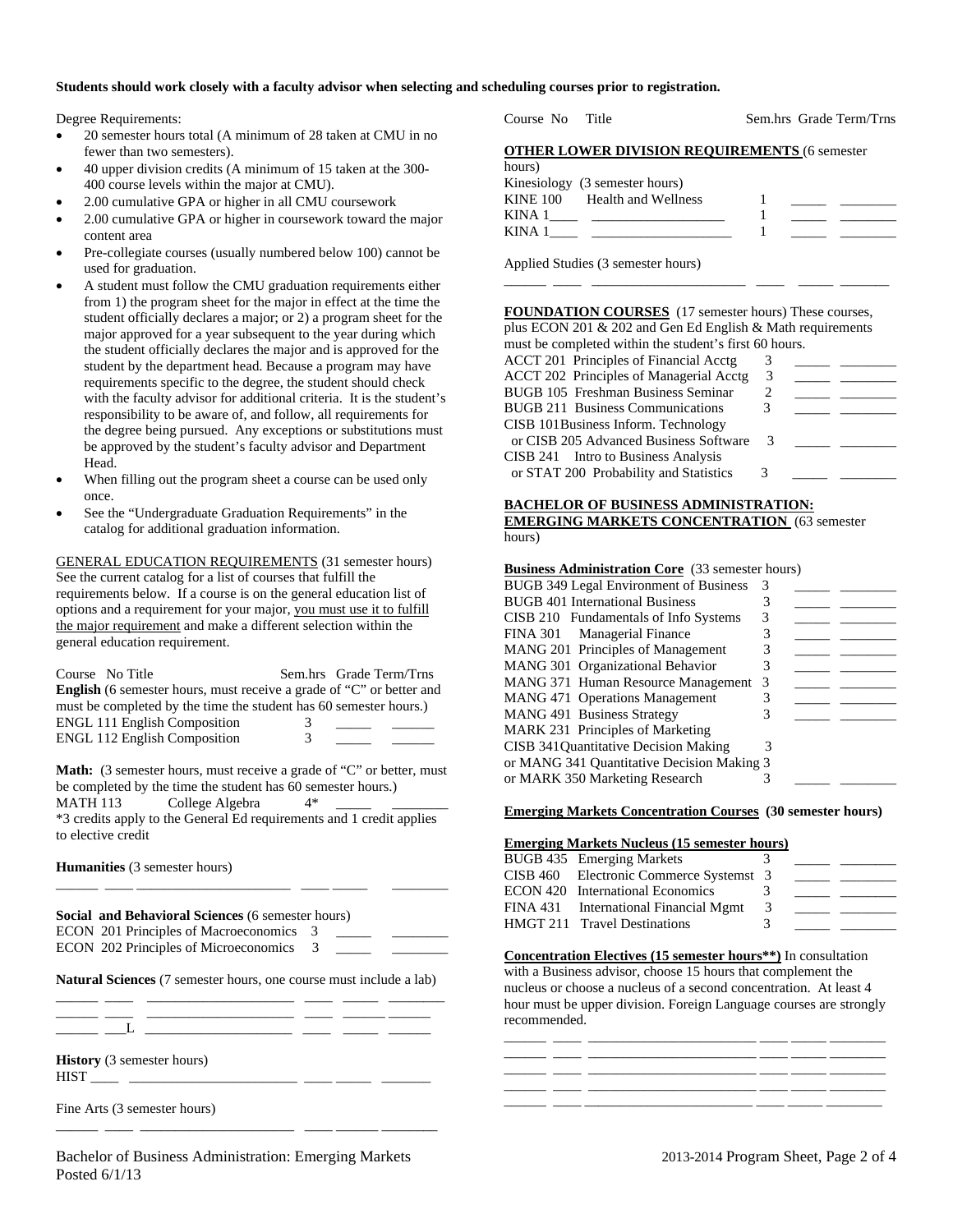| Course No | Title |
|-----------|-------|
|-----------|-------|

Sem.hrs Grade Term/Trns

Electives (3 semester hours\*\* of college level courses appearing on final transcript, not listed above to bring total semester hours to 120.) \*MATH 113 College Algebra 1

\_\_\_\_\_\_ \_\_\_\_ \_\_\_\_\_\_\_\_\_\_\_\_\_\_\_\_\_\_\_\_\_\_\_\_ 2 \_\_\_\_\_ \_\_\_\_\_\_\_\_ \*\*At least 4 hours in Concentration Electives or in General Electives must be upper division.

**Special requirements:** To be admitted to the Bachelor of Business Administration program, certain prerequisites must be satisfied. Please see the Business department head for complete requirements and application form. All degree requirements must be completed as described above. Any exceptions or substitutions must be recommended in advance by the faculty advisor and/or approved by the Department Head. Students are required to participate in exit examinations or other programs deemed necessary to comply with the college accountability requirement.

# **SUGGESTED COURSE SEQUENCING FOR BBA, CONCENTRATION IN EMERGING MARKETS**

# **FRESHMAN YEAR**

| <b>Fall Semester</b>               |                                        | <b>Hours</b> | <b>Spring Semester</b> |                                            | <b>Hours</b>   |
|------------------------------------|----------------------------------------|--------------|------------------------|--------------------------------------------|----------------|
| <b>BUGB 105</b>                    | Freshman Business Seminar              |              | <b>ENGL 112</b>        | <b>English Composition</b>                 | 3              |
| ENGL 111                           | <b>English Composition</b>             |              | <b>CISB 241</b>        | Intro to Business Analysis                 |                |
| <b>CISB 101</b>                    | <b>Business Information Technology</b> |              |                        | or STAT 200 Probability and Statistics     | 3              |
| or CISB 205                        | <b>Advanced Business Software</b>      |              | <b>CISB 210</b>        | Fundamentals of Information Technology 3   |                |
| <b>MATH 113</b>                    | College Algebra                        | 4            |                        | General Education Natural Science with Lab | $\overline{4}$ |
| <b>General Education Fine Arts</b> |                                        | 3            | <b>KINE 100</b>        | Health and Wellness                        |                |
| <b>KINA</b> Activity               |                                        |              | <b>KINA</b> Activity   |                                            |                |
|                                    |                                        | 16           |                        |                                            | 15             |

### **SOPHOMORE YEAR**

| <b>Fall Semester</b>             |                                    | <b>Hours</b> | <b>Spring Semester</b> |                                          | <b>Hours</b> |
|----------------------------------|------------------------------------|--------------|------------------------|------------------------------------------|--------------|
| ACCT 201                         | Principles of Financial Accounting |              | ACCT 202               | Principles of Managerial Accounting      |              |
| <b>ECON 201</b>                  | Principles of Macroeconomics       |              | <b>ECON 202</b>        | Principles of Microeconomics             |              |
| <b>BUGB 211</b>                  | <b>Business Communications</b>     |              | <b>MANG 201</b>        | Principles of Management                 |              |
| <b>MARK 231</b>                  | Principles of Marketing            |              |                        | <b>General Education Applied Studies</b> |              |
| <b>General Education History</b> |                                    |              |                        | <b>General Education Humanities</b>      |              |
|                                  |                                    |              |                        |                                          | 15           |

# **JUNIOR YEAR**

| <b>Fall Semester</b> |                                          | <b>Hours</b> | <b>Spring Semester</b> |                                              |
|----------------------|------------------------------------------|--------------|------------------------|----------------------------------------------|
| <b>BUGB 349</b>      | Legal Environment of Business            |              | <b>MANG 371</b>        | Human Resource Management                    |
| $CISB$ 460           | Electronic Commerce Systems              | 3            | <b>FINA 301</b>        | <b>Managerial Finance</b>                    |
| <b>CISB 341</b>      | <b>Quantitative Decision Making</b>      |              | <b>MANG 301</b>        | Organizational Behavior                      |
|                      | or MANG 341 Quantitative Decision Making |              |                        | Upper Division Business Elective (2 courses) |
|                      | or MARK 350 Marketing Research           |              |                        |                                              |
|                      | <b>Upper Division Business Elective</b>  |              |                        |                                              |
|                      | <b>General Education Natural Science</b> |              |                        |                                              |
|                      |                                          | .5           |                        |                                              |

| <b>Spring Semester</b> |                                                     | <b>Hours</b> |
|------------------------|-----------------------------------------------------|--------------|
| <b>MANG 371</b>        | Human Resource Management                           |              |
| <b>FINA 301</b>        | <b>Managerial Finance</b>                           |              |
| <b>MANG 301</b>        | Organizational Behavior                             |              |
|                        | <b>Upper Division Business Elective (2 courses)</b> |              |
|                        |                                                     | 15           |

### **SENIOR YEAR**

| <b>Fall Semester</b>                |                                    | <b>Hours</b>            | <b>Spring Semester</b> |                                    | <b>Hours</b>   |
|-------------------------------------|------------------------------------|-------------------------|------------------------|------------------------------------|----------------|
| <b>MANG 471</b>                     | <b>Operations Management</b>       |                         | <b>MANG 491</b>        | <b>Business Policy</b>             |                |
| <b>FINA 431</b>                     | International Financial Management |                         | <b>ECON 420</b>        | <b>International Economics</b>     | $\mathbf{R}$   |
| <b>BUGB 401</b>                     | <b>International Business</b>      |                         | <b>BUGB 415</b>        | <b>Emerging Markets</b>            |                |
| Concentration Electives (2 courses) |                                    | $\overline{\mathbf{o}}$ | HMGT 211               | Travel Destinations (or in summer) | 3              |
|                                     |                                    | 15                      | Elective               |                                    | $\overline{2}$ |

14